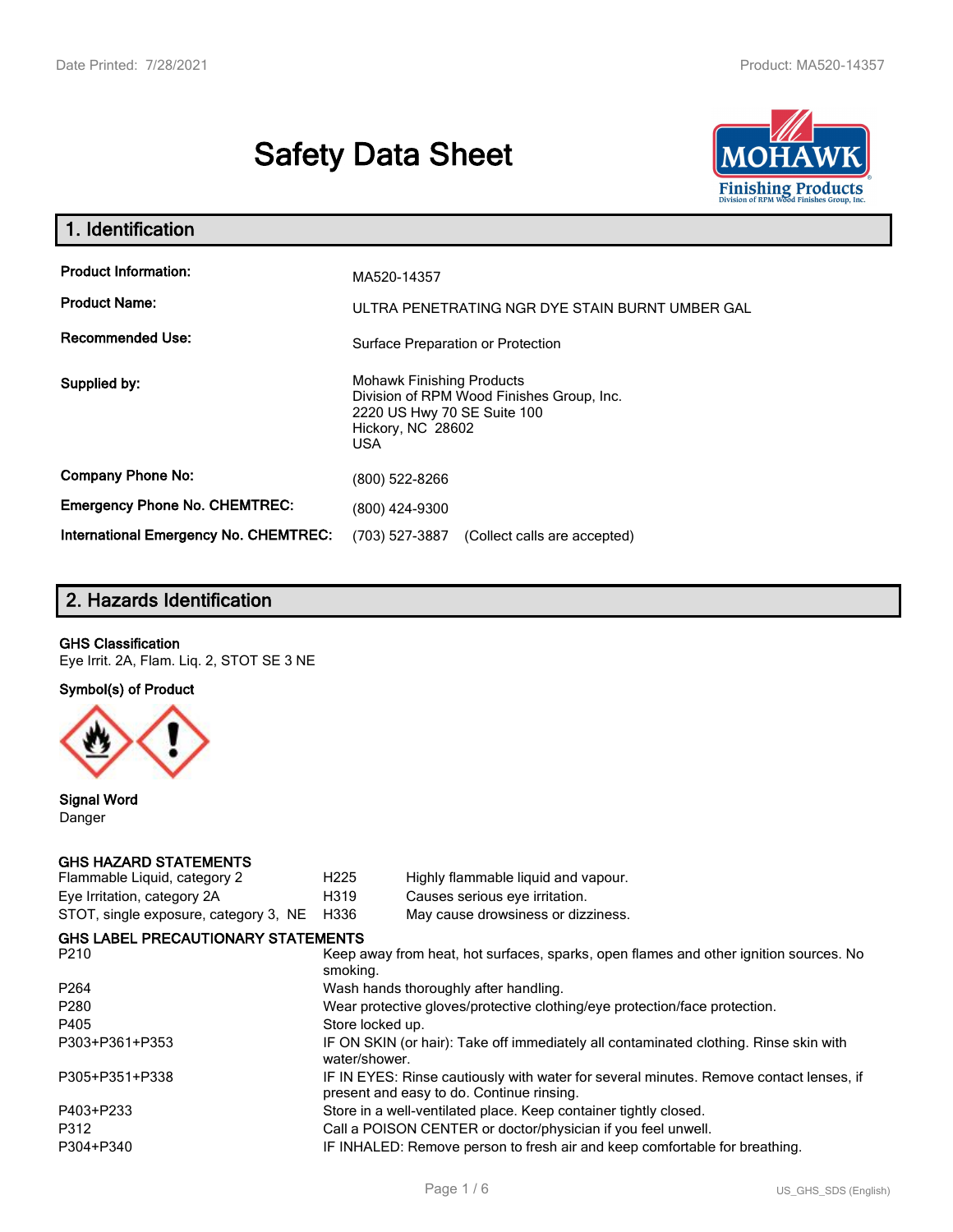| P337+P313                               | If eye irritation persists: Get medical advice/attention.      |  |  |  |
|-----------------------------------------|----------------------------------------------------------------|--|--|--|
| P403+P235                               | Store in a well-ventilated place. Keep cool.                   |  |  |  |
| <b>GHS SDS PRECAUTIONARY STATEMENTS</b> |                                                                |  |  |  |
| P240                                    | Ground/bond container and receiving equipment.                 |  |  |  |
| P <sub>241</sub>                        | Use explosion-proof electrical/ventilating/lighting/equipment. |  |  |  |
| P <sub>242</sub>                        | Use only non-sparking tools.                                   |  |  |  |
| P <sub>243</sub>                        | Take precautionary measures against static discharge.          |  |  |  |
|                                         |                                                                |  |  |  |

## **3. Composition/Information on ingredients**

| <b>Chemical Name</b>              | CAS-No.  | Wt. %       | <b>GHS Symbols</b>    | GHS  |
|-----------------------------------|----------|-------------|-----------------------|------|
| acetone                           | 67-64-1  | 75-100      | GHS02-GHS07           | H225 |
| ethanol                           | 64-17-5  | $2.5 - 10$  | GHS02                 | H225 |
| propylene glycol monomethyl ether | 107-98-2 | $0.1 - 1.0$ | GHS02-GHS06-<br>GHS07 | H226 |

**GHS Statements** H225-302-319-332-336 H226-331-336

The exact percentage (concentration) of ingredients is being withheld as a trade secret.

The text for GHS Hazard Statements shown above (if any) is given in the "Other information" Section.

## **4. First-aid Measures**



FIRST AID - EYE CONTACT: IF IN EYES: Rinse cautiously with water for several minutes. Remove contact lenses, if present and easy to do. Continue rinsing. If eye irritation persists: Get medical advice/attention.

FIRST AID - SKIN CONTACT: IF ON SKIN (or hair): Take off immediately all contaminated clothing. Rinse skin with water/shower.

FIRST AID - INGESTION: IF SWALLOWED: rinse mouth. Do NOT induce vomiting. IF exposed or if you feel unwell: Call a POISON CENTER or doctor/physician.

FIRST AID - INHALATION: IF INHALED: Remove person to fresh air and keep comfortable for breathing.

### **5. Fire-fighting Measures**

**SPECIAL FIREFIGHTING PROCEDURES:** Evacuate all persons from the fire area to a safe location. Move non-burning material, as feasible, to a safe location as soon as possible. Fire fighters should be protected from potential explosion hazards while extinguishing the fire. Wear self-contained breathing apparatus (SCBA) and full fire-fighting protective clothing. Thoroughly decontaminate all protective equipment after use. Containers of this material may build up pressure if exposed to heat (fire). Use water spray to cool fire-exposed containers. Use water spray to disperse vapors if a spill or leak has not ignited. DO NOT extinguish a fire resulting from the flow of flammable liquid until the flow of the liquid is effectively shut off. This precaution will help prevent the accumulation of an explosive vapor-air mixture after the initial fire is extinguished.

**FIREFIGHTING EQUIPMENT:** This is a NFPA/OSHA Class 1B or less flammable liquid. Follow NFPA30, Chapter 16 for fire protection and fire suppression. Use a dry chemical, carbon dioxide, or similar ABC fire extinguisher for incipeint fires. Water may be used to cool and prevent rupture of containers that are exposed to heat from fire.

## **6. Accidental Release Measures**

#### **ENVIRONMENTAL MEASURES:** No Information

**STEPS TO BE TAKEN IN CASE MATERIAL IS RELEASED OR SPILLED:** Follow personal protective equipment recommendations found in Section VIII. Personal protective equipment needs must be evaluated based on information provided on this sheet and the special circumstances created by the spill including; the material spilled, the quantity of the spill, the area in which the spill occurred, and the training and the expertise of employees in the area responding to the spill. Never exceed any occupational exposure limits. Shut off ignition sources; including electrical equipment and flames. Do not allow smoking in the area. Do not allow the spilled product to enter public drainage system or open waterways.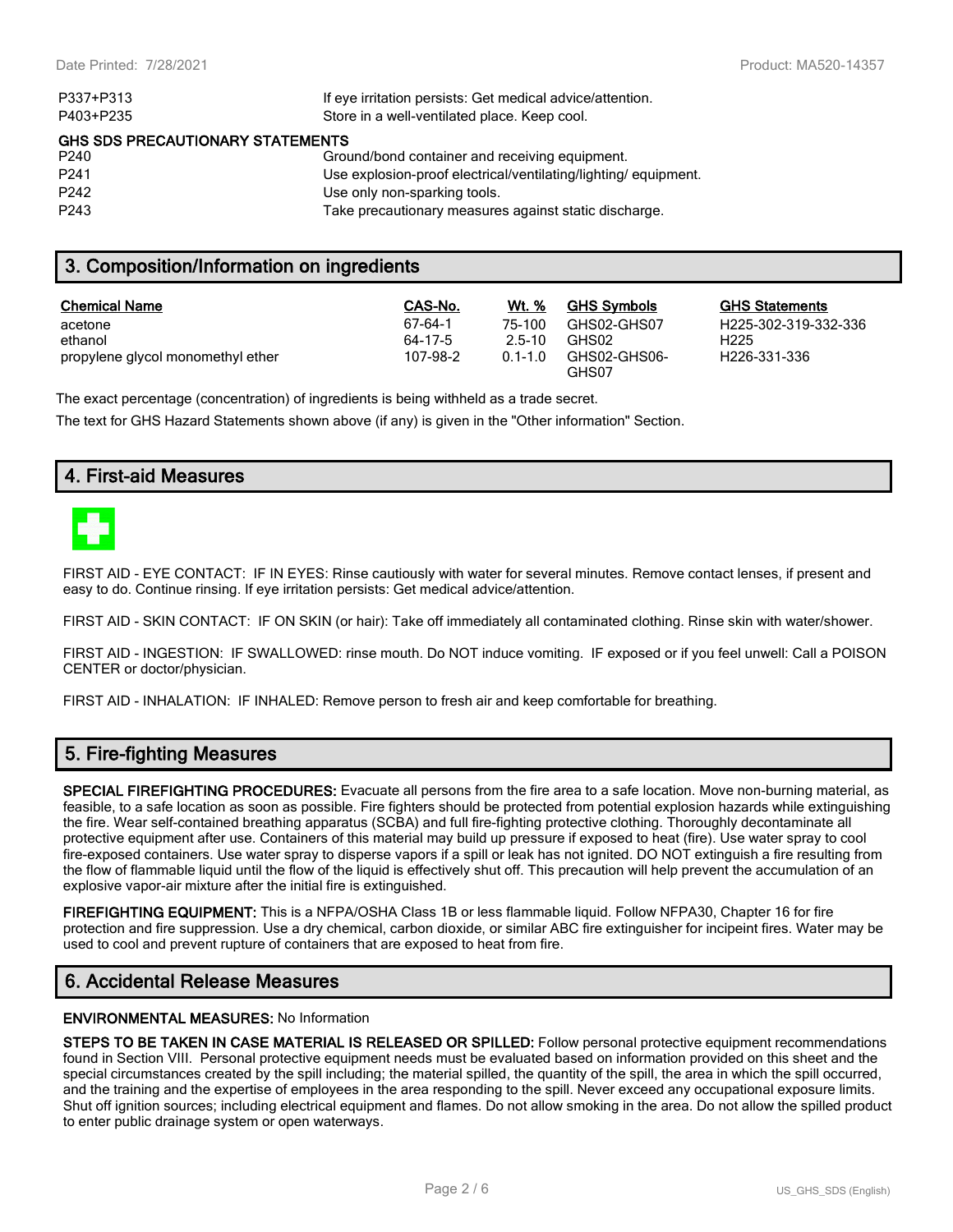# **7. Handling and Storage**



**HANDLING:** Avoid inhalation and contact with eyes, skin, and clothing. Wash hands thoroughly after handling and before eating or drinking. In keeping with safe handling practices, avoid ignition sources (smoking, flames, pilot lights, electrical sparks); ground and bond containers when transferring the material to prevent static electricity sparks that could ignite vapor and use spark proof tools and explosion proof equipment. Empty containers may retain product residue or vapor. Do not pressurize, cut, weld, braze, solder, drill, grind, or expose container to heat, flame, sparks, static electricity, or other sources of ignition. Any of these actions can potentially cause an explosion that may lead to injury.

**STORAGE:** Keep containers closed when not in use. Store in cool well ventilated space away from incompatible materials.

# **8. Exposure Controls/Personal Protection**

| Ingredients with Occupational Exposure Limits           |                             |                                    |                                  |                         |  |
|---------------------------------------------------------|-----------------------------|------------------------------------|----------------------------------|-------------------------|--|
| <b>Chemical Name</b>                                    | <b>ACGIH TLV-TWA</b>        | <b>ACGIH-TLV STEL</b>              | <b>OSHA PEL-TWA</b>              | <b>OSHA PEL-CEILING</b> |  |
| acetone<br>ethanol<br>propylene glycol monomethyl ether | $250$ ppm<br>N.D.<br>50 ppm | 500 ppm<br>$1000$ ppm<br>$100$ ppm | $1000$ ppm<br>$1000$ ppm<br>N.D. | N.D.<br>N.D.<br>N.D.    |  |

**Further Advice: MEL = Maximum Exposure Limit OES = Occupational Exposure Standard SUP = Supplier's Recommendation Sk = Skin Sensitizer N.E. = Not Established N.D. = Not Determined**

#### **Personal Protection**



**RESPIRATORY PROTECTION:** Use adequate engineering controls and ventilation to keep levels below recommended or statutory exposure limits. If exposure levels exceed limits use appropriate approved respiratory protection equipment.





**EYE PROTECTION:** Wear chemical-resistant glasses and/or goggles and a face shield when eye and face contact is possible due to splashing or spraying of material.



**OTHER PROTECTIVE EQUIPMENT:** No Information

**HYGIENIC PRACTICES:** It is good practice to avoid contact with the product and/or its vapors, mists or dust by using appropriate protective measures. Wash thoroughly after handling and before eating or drinking.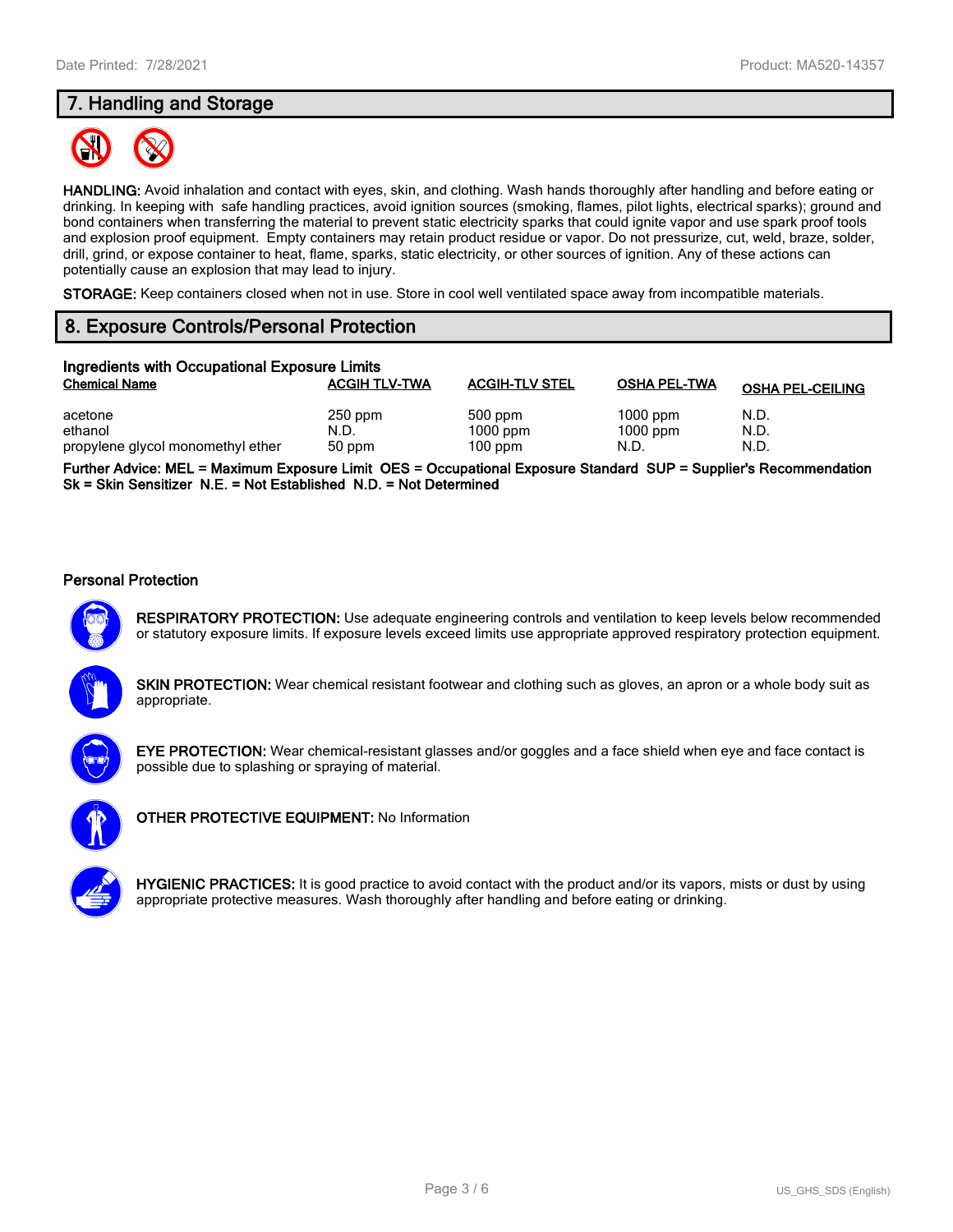**N.I. = No Information**

# **9. Physical and Chemical Properties**

| Appearance:                    | <b>Colored Liquid</b>      | <b>Physical State:</b>                      | <b>LIQUID</b>  |
|--------------------------------|----------------------------|---------------------------------------------|----------------|
| Odor:                          | <b>Strong Solvent</b>      | <b>Odor Threshold:</b>                      | Not determined |
| Density, g/cm3:                | 0.821                      | pH:                                         | Not determined |
| Freeze Point, °F:              | Not determined             | Viscosity:                                  | Not determined |
| <b>Solubility in Water:</b>    | Not determined             | Partition Coefficient, n-octanol/<br>water: | Not determined |
| Decomposition temperature, °F: | Not determined             | <b>Explosive Limits, %:</b>                 | Not determined |
| Boiling Range, °F:             | $>100$ °F                  | Flash Point, °F:                            | $-4 ° F$       |
| Combustibility:                | <b>Supports Combustion</b> | Auto-Ignition Temperature, °F:              | Not determined |
| <b>Evaporation Rate:</b>       | Faster than Diethyl Ether  | Vapor Pressure, mmHg:                       | Not determined |
| <b>Vapor Density:</b>          | Not determined             |                                             |                |

## **10. Stability and reactivity**

**STABILITY:** Stable under normal conditions.

**CONDITIONS TO AVOID:** Heat, flames and sparks.

**INCOMPATIBILITY:** Acids, Bases, Oxidizing agents

**HAZARDOUS DECOMPOSITION PRODUCTS:** Not determined.

## **11. Toxicological information**

**Practical Experiences**

**EMERGENCY OVERVIEW:** No Information

**EFFECT OF OVEREXPOSURE - EYE CONTACT:** No Information

**EFFECT OF OVEREXPOSURE - INGESTION:** No Information

**EFFECT OF OVEREXPOSURE - INHALATION:** No Information

**EFFECT OF OVEREXPOSURE - SKIN CONTACT:** No Information

**CARCINOGENICITY:** No Information

#### **PRIMARY ROUTE(S) OF ENTRY:**

**Eye Contact, Skin Contact, Inhalation**

# **Acute Toxicity Values**

**The acute effects of this product have not been tested. Data on individual components are tabulated below**

| CAS-No. | <b>Chemical Name</b> |
|---------|----------------------|
| 67-64-1 | acetone              |

**Casary Chemical Chemical LD50 Chemical LD50 Vapor LC50** 1800 mg/kg Rat 20000 mg/kg Rabbit 50.1 mg/L Rat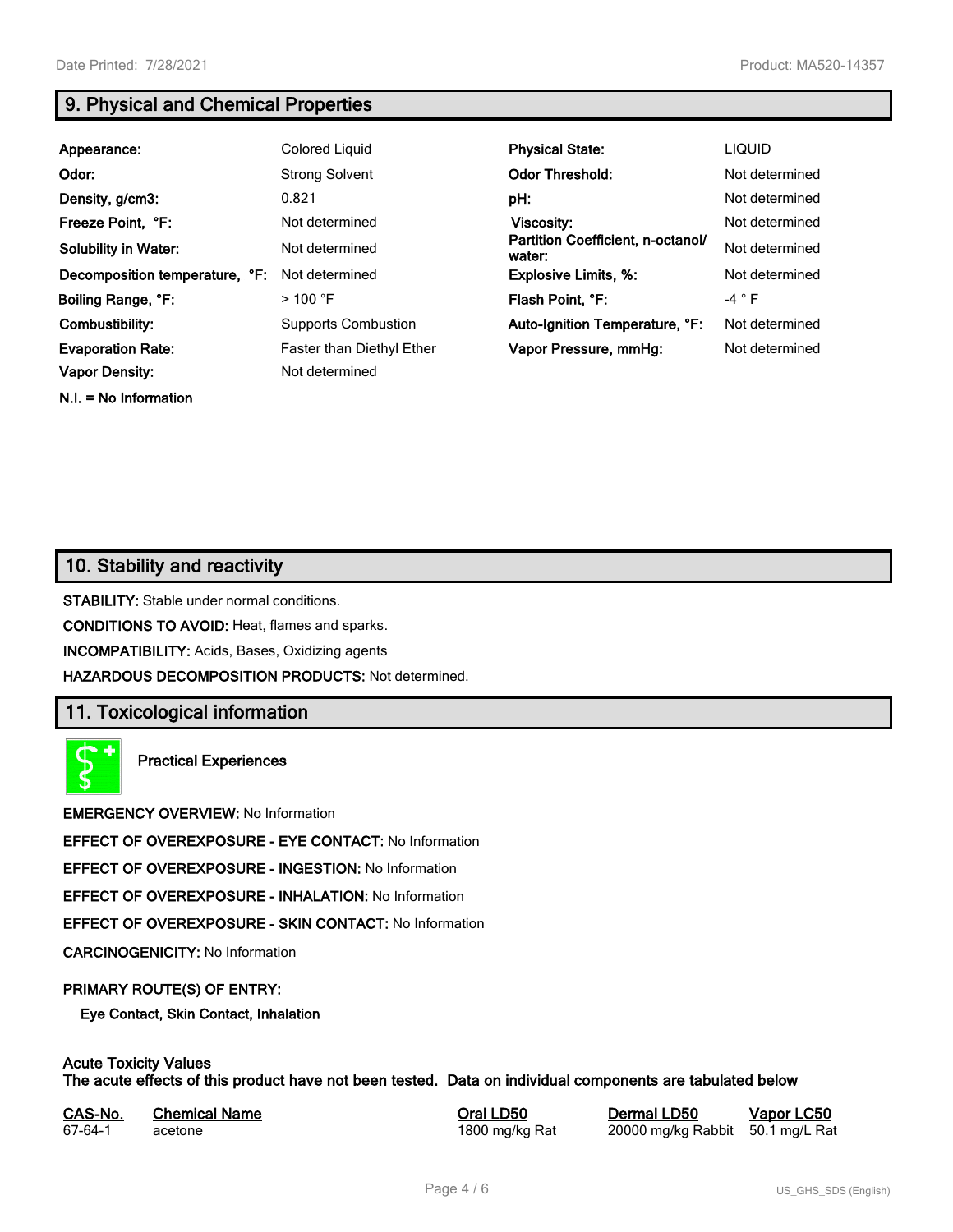64-17-5 ethanol 7060 mg/kg Rat 15,800 mg/kg 124.7 mg/L Rat 107-98-2 propylene glycol monomethyl ether 5000 mg/kg Rat 13000 mg/kg Rabbit >6 mg/L Rat

#### **N.I. = No Information**

## **12. Ecological information**

**ECOLOGICAL INFORMATION:** Ecological evaluation of this material has not been performed; however, do not allow the product to be released to the environment without governmental approval/permits.

## **13. Disposal Information**



**Product**

**DISPOSAL METHOD:** Waste from this material may be a listed and/or characteristic hazardous waste. Dispose of material, contaminated absorbent, container and unused contents in accordance with local, state, and federal regulations.

**STEPS TO BE TAKEN IN CASE MATERIAL IS RELEASED OR SPILLED:** Follow personal protective equipment recommendations found in Section VIII. Personal protective equipment needs must be evaluated based on information provided on this sheet and the special circumstances created by the spill including; the material spilled, the quantity of the spill, the area in which the spill occurred, and the training and the expertise of employees in the area responding to the spill. Never exceed any occupational exposure limits. Shut off ignition sources; including electrical equipment and flames. Do not allow smoking in the area. Do not allow the spilled product to enter public drainage system or open waterways.

## **14. Transport Information**

**SPECIAL TRANSPORT PRECAUTIONS:** No Information

**DOT:** CONSUMER COMMODITY

**IATA:** UN1263, PAINT, 3, II

**IMDG:** UN1263, PAINT, 3, II

## **15. Regulatory Information**

## **U.S. Federal Regulations:**

#### **CERCLA - SARA Hazard Category**

This product has been reviewed according to the EPA 'Hazard Categories' promulgated under Sections 311 and 312 of the Superfund Amendment and Reauthorization Act of 1986 (SARA Title III) and is considered, under applicable definitions, to meet the following categories:

Fire Hazard, Acute Health Hazard

#### **SARA SECTION 313**

This product contains the following substances subject to the reporting requirements of Section 313 of Title III of the Superfund Amendment and Reauthorization Act of 1986 and 40 CFR part 372:

No Sara 313 components exist in this product.

#### **TOXIC SUBSTANCES CONTROL ACT**

This product contains the following chemical substances subject to the reporting requirements of TSCA 12(B) if exported from the United States: